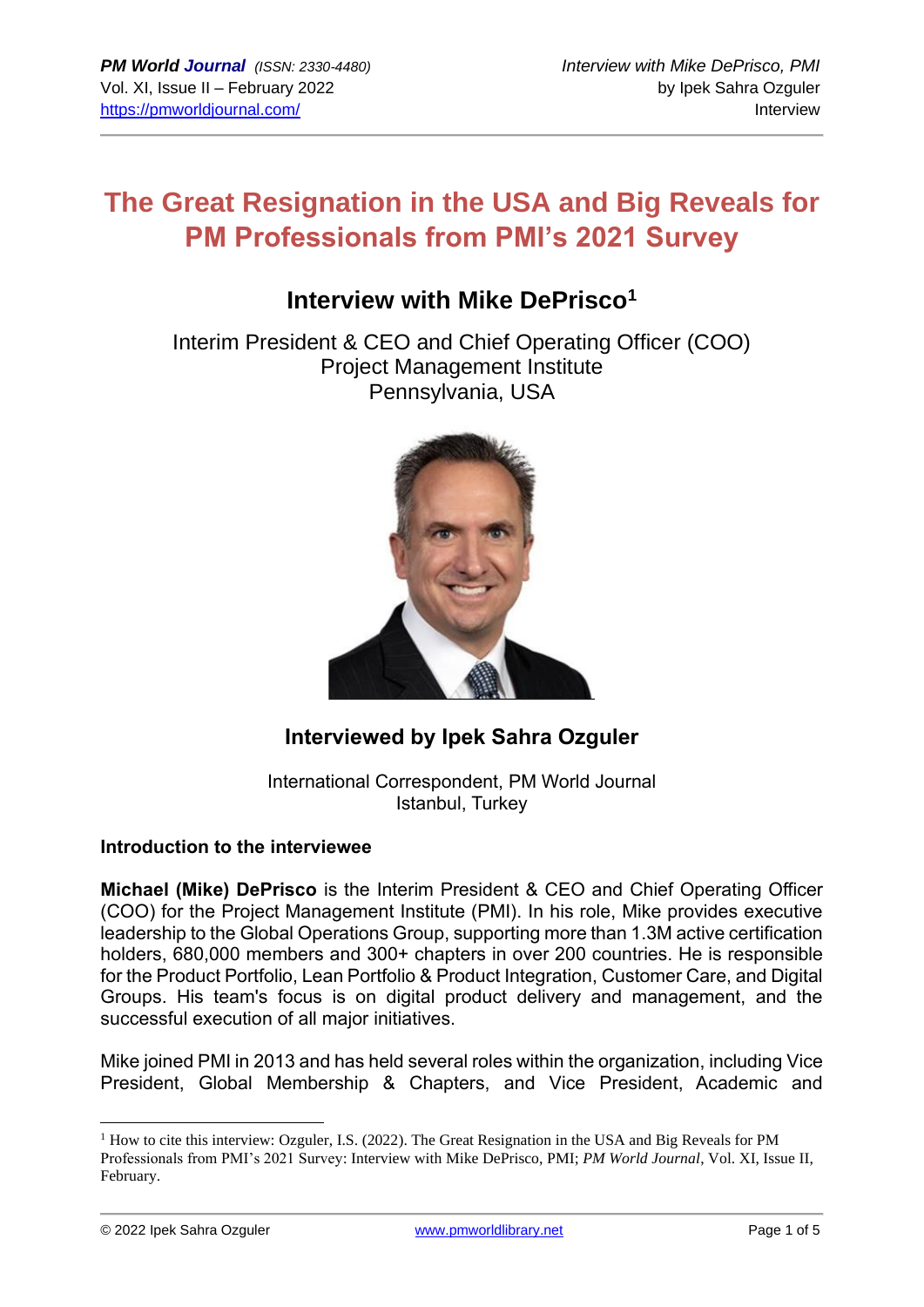Educational Programs.

Prior to PMI, Mike served in executive positions in higher education. There, he executed university strategic plans to ensure integration and alignment of key initiatives and priorities. He provided executive oversight to campus development and growth, including student acquisition and retention, program development, financial management, and stakeholder relationships.

Mike holds Bachelor and Master of Science degrees from West Chester University of Pennsylvania and holds a Certificate in Company Direction (International) from the Institute of Directors. He is active in youth and educational programs in his community.

### **Interview**

**Ipek Sahra Ozguler (Ozguler):** First of all, thank you for accepting an interview request from PMWJ about "the Great Resignation," which shows no signs of slowing down. What's behind this trend?

**Mike DePrisco (DePrisco):** Thank you for having me. This collective decision of millions of people to leave their jobs in search of new opportunities has been propelled by the pandemic, as workers across the U.S. and the world are reconsidering and reprioritizing how their professional lives fit within their personal lives. There are other considerations, as well, including salary, leadership opportunities, benefits, flexibility, and more, with the trend continuing because these workers see immense value in ensuring their employers' missions and values align with their own.

**Ozguler:** Project Management Institute conducted a survey last year to better understand the motivators of job seekers and what they're looking for in a new position. Please share the details of the survey.

**DePrisco:** PMI set out to explore this phenomenon in the United States — to probe the motivations of job seekers and to understand what they're looking for in a new position. What we found has important implications for both employers and job seekers alike. Both, in fact, can "win" in this highly competitive job market if they focus on the real motivating factors behind the Great Resignation — including how employers can retain top talent and how job seekers can differentiate themselves from their competition.

#### **Ozguler:** How was the survey conducted?

**DePrisco:** In October 2021, PMI surveyed 1,000 U.S. office workers and 250 service industry workers who searched for an office job within the prior six months. From there,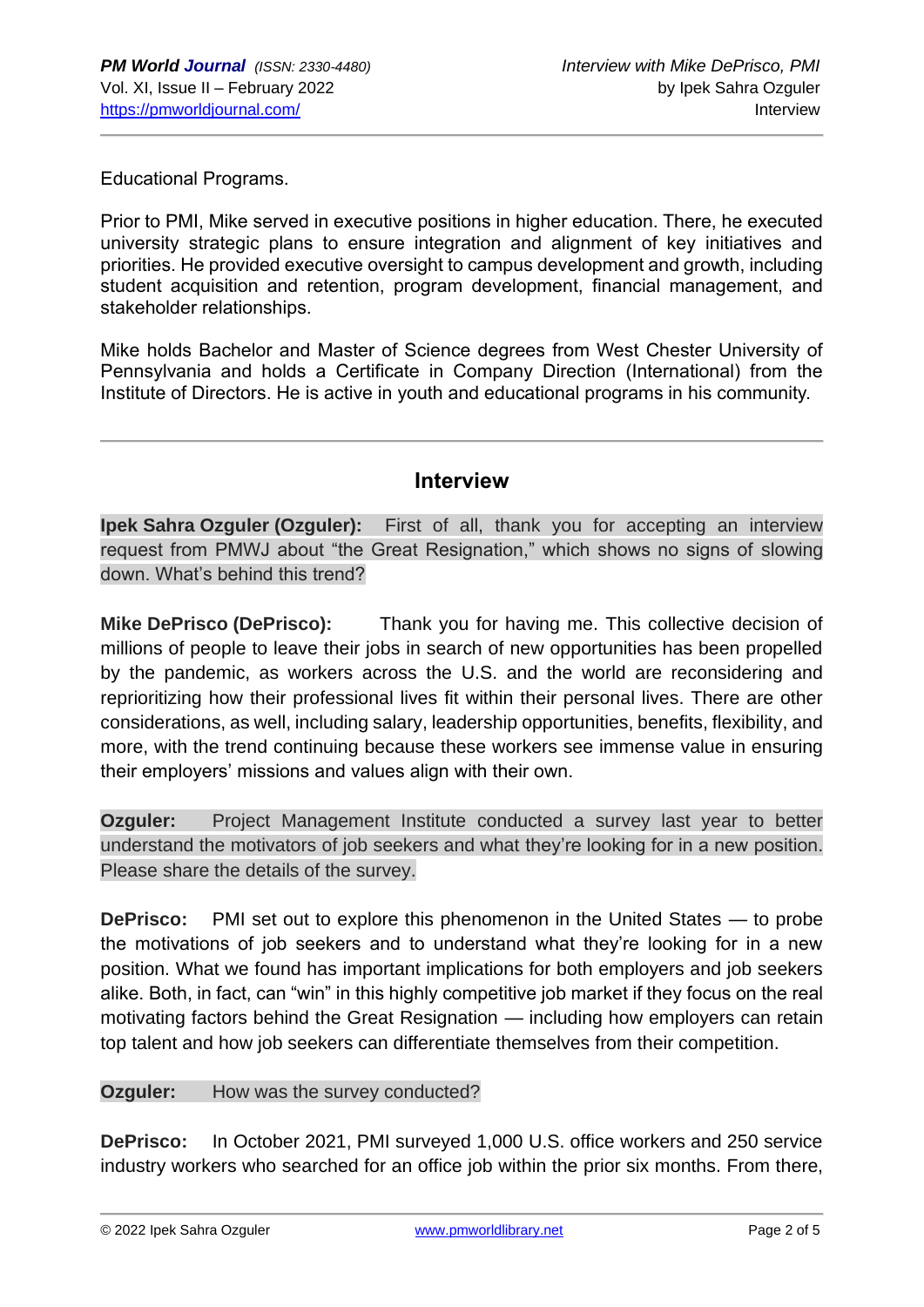we analyzed the data to see where the commonalities were and which themes unfolded, revealing the true motivating factors behind this trend.

#### **Ozguler:** What are the highlights of the survey?

**DePrisco:** It's no surprise that a big motivator behind looking for a new job is the pursuit of a higher salary, but just as frequently, job seekers are seeking to strike a better balance between their personal and professional lives, which has surely been exacerbated by the pandemic. Nearly two-thirds (63%) of total respondents and 63% of office workers said workplace flexibility is more important today than it was pre-pandemic. And with this balance comes the desire to have the option to choose if they work from home or the office: 75% of office workers surveyed would like to choose where they work, rather than be required one way or another.

When we look at the data more closely, we see an emerging story that employers and organizational leaders can't ignore: it is critical for leaders to ensure they are normalizing flexible work, offering opportunities for skill development, providing resources for employees to enrich their careers, living up to their stated values, and leading with empathy every step of the way.

An interesting highlight for leaders in the project management space is that job seekers want to learn more about project management — and across age brackets. We found that Millennials and Gen Z office workers are especially interested in pursuing project management roles — 51% and 45% respectively — highlighting that younger generations are ready and willing to embark on this exciting and fulfilling career path.

#### **Ozguler:** What are the top motivators of respondents?

**DePrisco:** As mentioned, it's not just about money. After a higher salary, the full- or part-time employed office workers we surveyed cited better benefits (32%), job stability (24%), and the opportunity to learn new skills (22%) as the top three reasons for seeking a new job. When leaders think about how to retain and recruit top talent, decision-making should be centered on these motivating factors. Those taking part in the Great Resignation are looking for opportunities for development and growth – especially seniorlevel employees, who said that upskilling opportunities are more important than salary.

We also learned which skills job seekers are highlighting on the resumes and which they hope to master in their next role. Problem-solving (59%), communication (54%), and flexibility (50%) are among top personal skills office workers highlight on their resumes when searching for a job. These "power skills," as we call them at PMI, are imperative at all levels of the org chart. Teams simply can't function without team members who are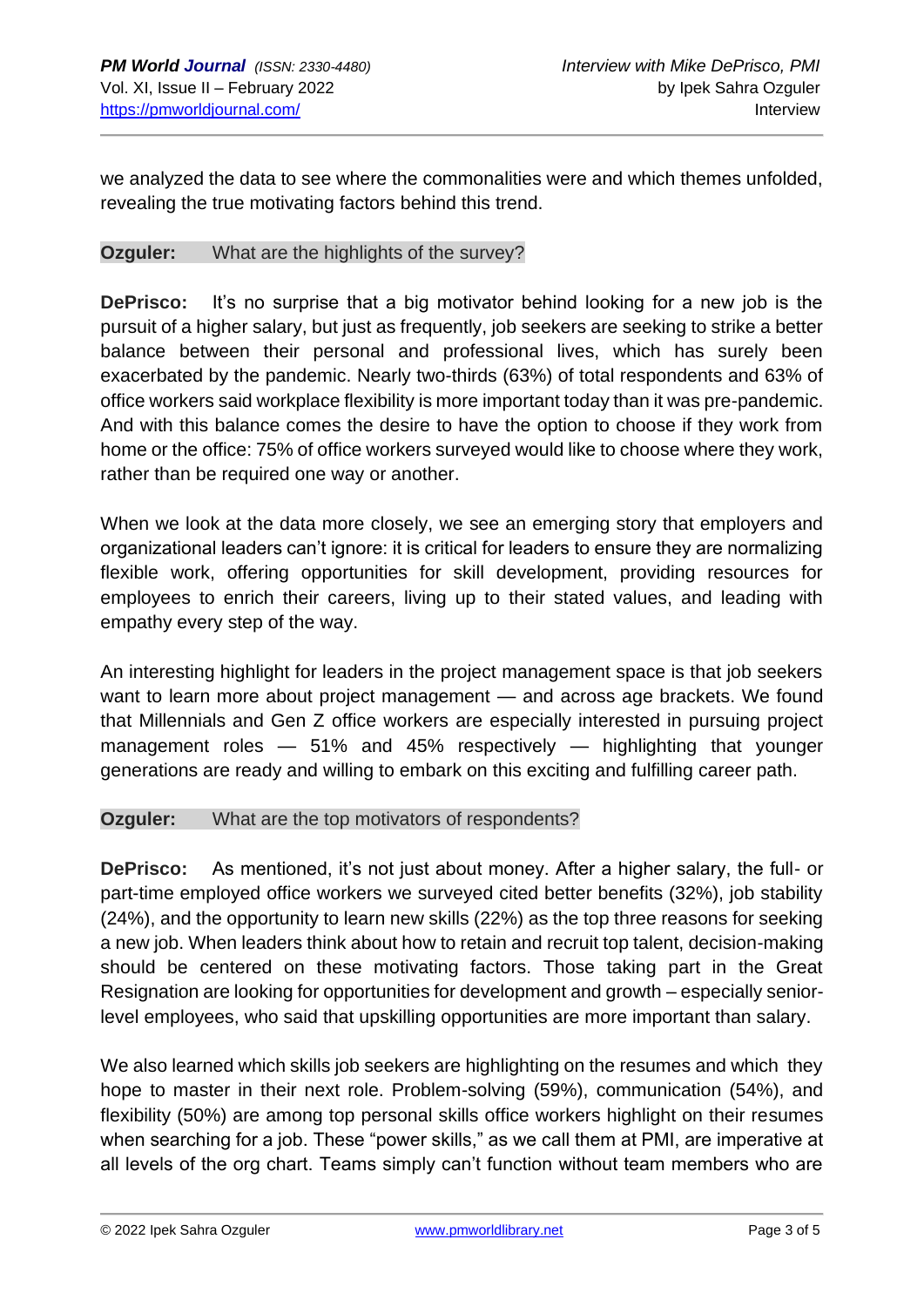dedicated to effective problem solving, communicating with their colleagues, and offering flexible solutions when needed. This data helps leaders understand not only what prospective employees can bring to the table, but also how they can upskill their current workforce.

**Ozguler:** You emphasized the importance of upskilling. Could you please explain it a bit more? Why is upskilling so important?

**DePrisco:** Upskilling is critical because it's how organizations and industries evolve, and all of this is centered on people and how they grow and develop so this evolution can occur. And clearly, based on our data, job seekers and workers crave the opportunity to expand their skillset.

For every organization today, regardless of industry, keeping up with a rapid rate of change is of paramount importance, which is causing an uptick in the demand for project management skills. In addition to technical skills, job seekers recognize the importance of developing interpersonal skills like problem-solving, communication, empathy, and collaboration to advance in their careers. These power skills are valuable traits because they help the organization run more efficiently and successfully and improve work culture.

PMI has numerous offerings that can help organizations and individuals learn these valuable skills, including our free, 45-minute Kickoff course and toolkit, as well as the Certified Associate in Project Management (CAPM)® certification, and the Project Management Professional (PMP)® certification, the world's leading project management certification. We also encourage those interested in building skills to explore our Resources for the New Work Ecosystem webpage, a hub of several free online resources, as well as virtual events, and a sneak peek of new digital offerings to help professionals learn, grow, and network. And to see all the latest solutions PMI has developed for professionals, our What's New from PMI webpage is a helpful resource.

**Ozguler:** One of the highlights is that staying competitive requires investing in yourself. How?

**DePrisco:** According to our research, more than half (55%) of office workers invested in their personal skills through education opportunities before looking for a new job, with one in five respondents stating the opportunity to learn new skills was a motivator in their job search. This can be achieved by investing in training, making continuous education a lifelong habit, and seeking out companies that align with your personal values. Prioritizing all of this, whether you are looking for a new job or not, will help you grow and flourish in your professional career, resulting in more meaningful and impactful work in the long run.